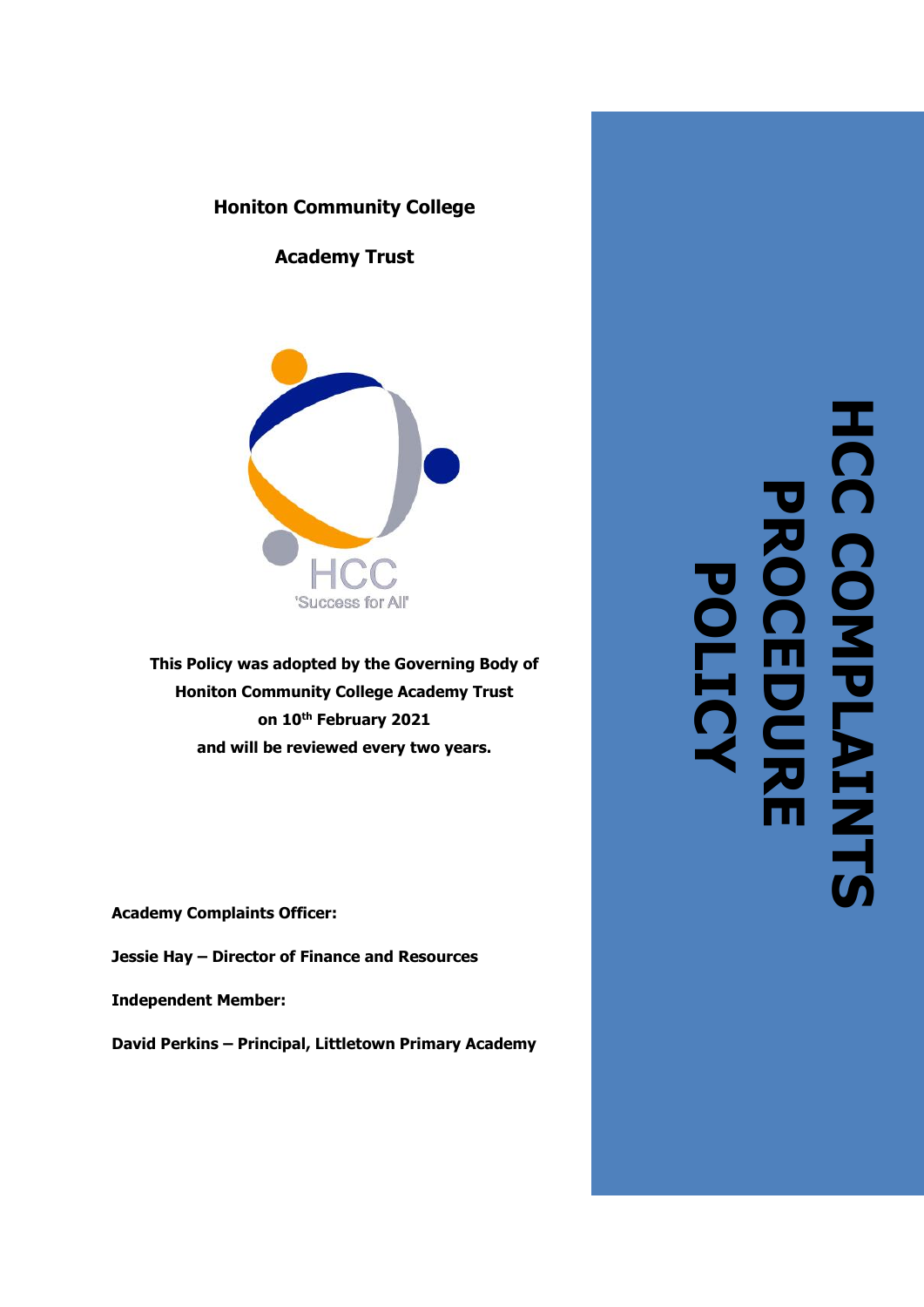## **TABLE OF CONTENTS**

| <b>Statement of Policy</b>                          | 3  |
|-----------------------------------------------------|----|
| Part 1 - Dealing with Complaints: Formal Procedures | 3  |
| <b>Investigating Complaints</b>                     | 4  |
| <b>Resolving Complaints</b>                         | 4  |
| <b>Vexatious Complaints</b>                         | 4  |
| <b>Time Limits</b>                                  | 4  |
| What the college expects of you                     | 5  |
| Part 2 - The Formal Complaints Procedure            | 5  |
| <b>The Stages of Complaints</b>                     | 5  |
| Part 3 - Managing and Recording Complaints          | 6  |
| <b>Recording Complaints</b>                         | 6  |
| <b>Governing Body Review</b>                        | 6  |
| <b>Complaints Appeal Panel</b>                      | 6  |
| The EFA                                             | 7  |
| <b>Publicising the Procedure</b>                    | 8  |
| Appendix A - The Act                                | 9  |
| Appendix B - Check List for Panel Hearing           | 10 |
| Appendix C - How to make a complaint                | 11 |
| Appendix D - Flowchart                              | 12 |
| Appendix E – Complaint Form                         | 13 |

# **Please note that within this document:**

• 'Academy Days' means 'Academy Working Days'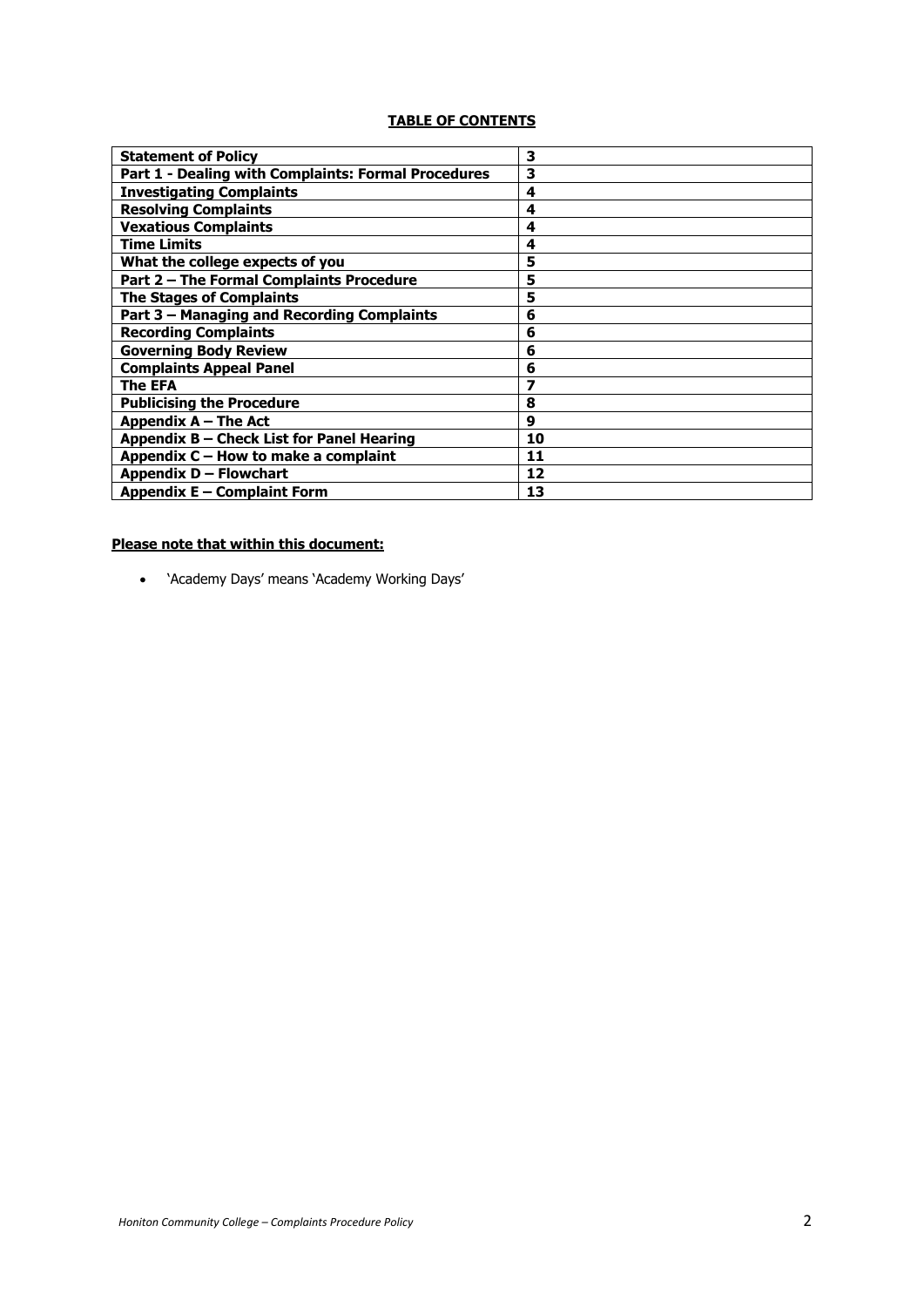**This policy will apply to most general complaints received by the Academy. It is not intended to cover those matters for which there is a specific statutory process to object, complain or appeal. This procedure will apply to parents/carers of attending pupils and also complainants who are not the parents/carers of attending pupils.**

#### **Statement of Policy**

Dealing with Complaints: Informal Procedures

The Academy must be clear about the difference between a concern and a complaint. Taking informal concerns seriously at the earliest stage will reduce the numbers that develop into formal complaints.

Concerns ought to be handled, if at all possible, without the need for formal procedures. The requirement to have a complaints procedure need not in any way undermine efforts to resolve the concern informally. In most cases the class teacher or the individual delivering the service in the case of extended Academy provision, will receive the first approach. It would be helpful if staff were able to resolve issues on the spot, including apologising where necessary.

### **Part 1 - Dealing with Complaints: Formal Procedures**

Formal procedures will need to be invoked when initial attempts to resolve the issue are unsuccessful and the person raising the concern remains dissatisfied and wishes to take the matter further.

The Academy has nominated a member of staff who has responsibility for the operation and management of the Academy's complaints procedure. This person will be referred to as the Academy's Complaints Officer.

#### **Framework of Principles**

The Academy's Complaints Procedure is designed to:

- encourage resolution of problems by informal means wherever possible;
- be easily accessible and publicised (the policy and procedure are available on request as outlined in the prospectus);
- be simple to understand and use;
- be impartial;
- be non adversarial;
- allow swift handling with established time limits for action and keeping people informed of the progress;
- ensure a full and fair investigation by an independent person where necessary;
- respect people's desire for confidentiality;
- address all the points at issue and provide an effective response and appropriate redress, where necessary; and
- provide information to the Academy's senior leadership team so that services can be improved.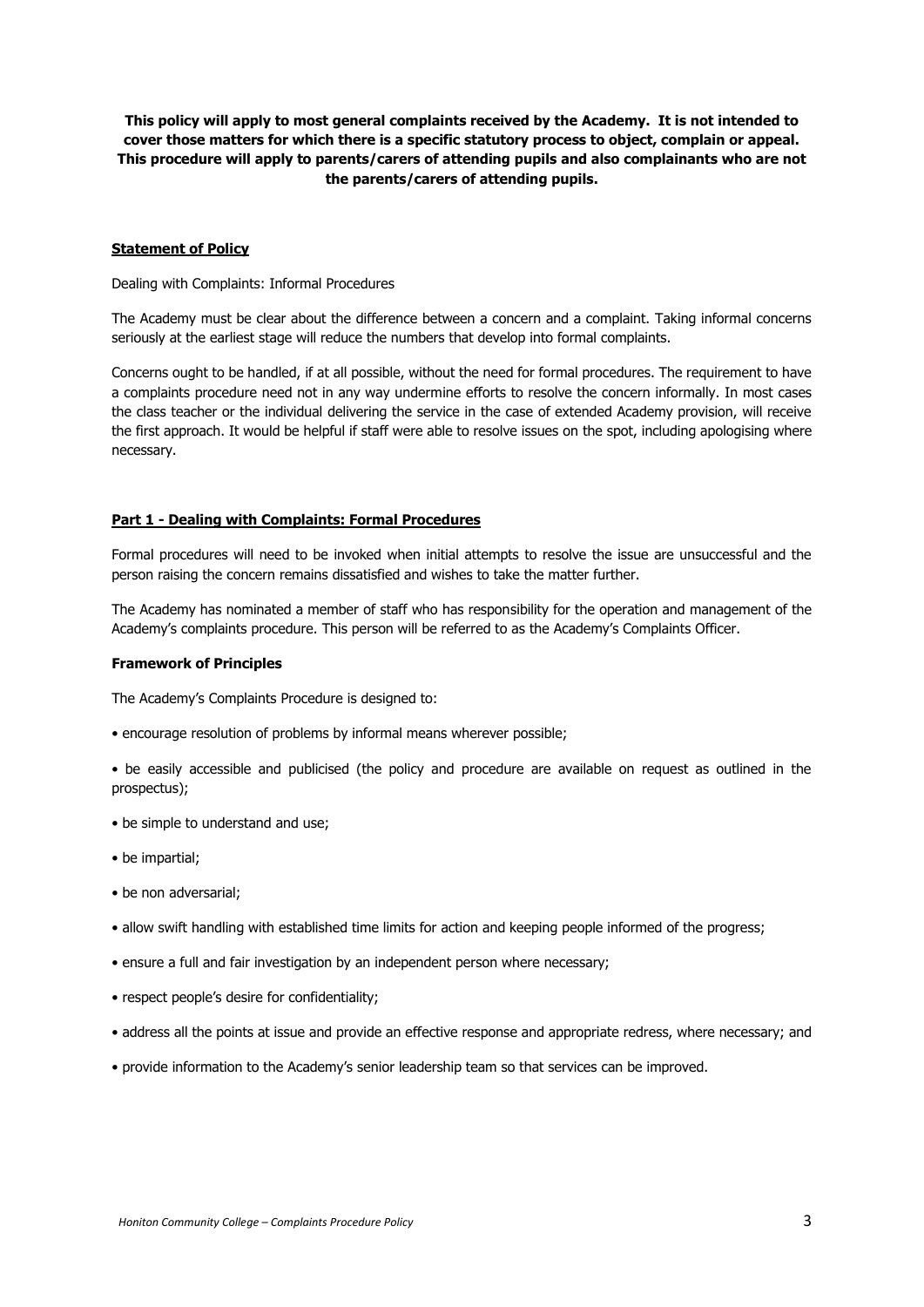#### **Investigating Complaints**

At each stage, the person investigating the complaint (the Complaints Officer), will ensure that they:

- establish what has happened so far, and who has been involved;
- clarify the nature of the complaint and what remains unresolved;
- meet with the complainant or contact them (if unsure or further information is necessary);
- clarify what the complainant feels would put things right;

• interview those involved in the matter and/or those complained of, allowing them to be accompanied if they wish;

- conduct the interview with an open mind and be prepared to persist in the questioning; and
- keep notes of the interview.

### **Resolving Complaints**

At each stage in the procedure the Academy will consider ways to resolve a complaint. It might be sufficient to acknowledge that the complaint is valid in whole or in part. In addition, it may be appropriate to offer one or more of the following:

- an apology;
- an explanation;
- an admission that the situation could have been handled differently or better;
- an assurance that the event complained of will not recur;
- an explanation of the steps that have been taken to ensure that it will not happen again; and
- an undertaking to review Academy policies in light of the complaint.

Complainants should be encouraged to state what actions they feel might resolve the problem at any stage. An admission that the Academy could have handled the situation better is not the same as an admission of negligence. It is important to clarify any misunderstandings that might have occurred in order to create a positive atmosphere in which to discuss any outstanding issues.

#### **Vexatious Complaints**

If followed properly, the complaints procedure will limit the number of complaints that become protracted. However, there will be occasions when, despite all stages of the procedures having been followed, the complainant remains dissatisfied. If the complainant tries to reopen the same issue, the Chair of the Governing Body is able to inform them in writing that the procedure has been exhausted and that the matter is now closed.

#### **Time Limits**

Complaints will be considered, and resolved, as quickly and efficiently as possible. Realistic time limits for each action within each stage must be set. However, where further investigations are necessary, new time limits can be set and the complainant sent details of the new deadline and an explanation for the delay. Where the complainant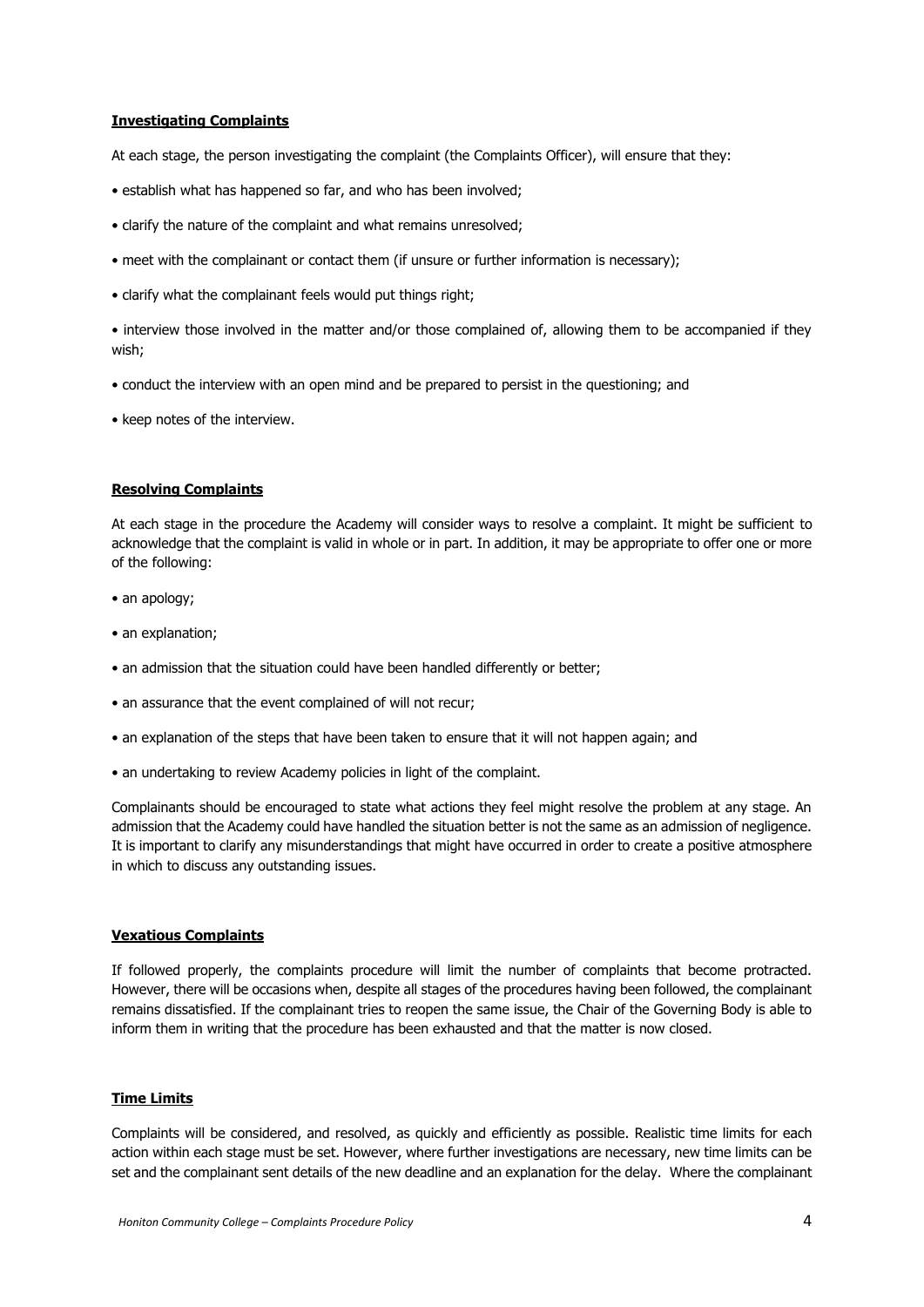has not contacted the College after a period of 2 weeks, following a response from the College, the matter shall be considered resolved and finalised.

### **What the college expects of you**

Whilst the college recognises that some complaints may relate to serious and distressing incidents, the college will not accept threatening, inappropriate or harassing behaviour. The college has a duty of care to staff and pupils and will take emergency measures should these become necessary in extreme cases.

The college expects anyone who wishes to raise concerns with the college to:

- Treat all staff with courtesy and respect;
- Respect the needs of pupils and staff within the college;
- Never to use violence (including threats of violence) towards people or property;
- Recognise the time constraints under which members of staff in colleges work and allow the college a reasonable time to respond to a complaint;
- Recognise that some problems may not be resolved in a short time;
- Follow the college's complaints procedure;
- Speak politely and respectfully using appropriate language and avoid any aggression or verbal abuse, including name-calling;
- Raise concerns/complaints in an appropriate place and at an appropriate time (for example not in front of other parents or pupils and not in an open public space);
- To be prepared to work towards a resolution and in partnership with the college;

### **Part 2 - The Formal Complaints Procedure**

#### **The Stages of Complaints**

A flow chart of the three stages of complaint is in Appendix C. There may, on occasion, be the need for some flexibility; for example, the possibility of further meetings between the complainant and the member of staff directly involved and further investigations may be required by the Principal after a meeting with the complainant.

The three stages are:

Stage 1: complaint heard by staff member or Complaints Officer:

If the complainant is not satisfied with the initial response, they should make the Principal or his/her nominated representative aware of the complaint within 10 Academy days of the response. This should be in writing and recorded by the Academy to ensure that everyone is very clear what the focus of the complaint is. If the complaint cannot be resolved within 5 school days of receipt of the complaint (at stage 1) the Principal or his/her nominated representative will set a target date for any investigation to be completed.

• Stage 2: complaint heard by the Principal or his/her nominated representative;

The target date should be no longer than 10 Academy days. The response to the complaint should be in writing and the complainant reminded how to proceed to the next step.

### **At this stage**

• Stage 3: complaint heard by the Governing Body's Complaints Appeal Panel (3 members); One which must be independent of the Management and the running of the Academy.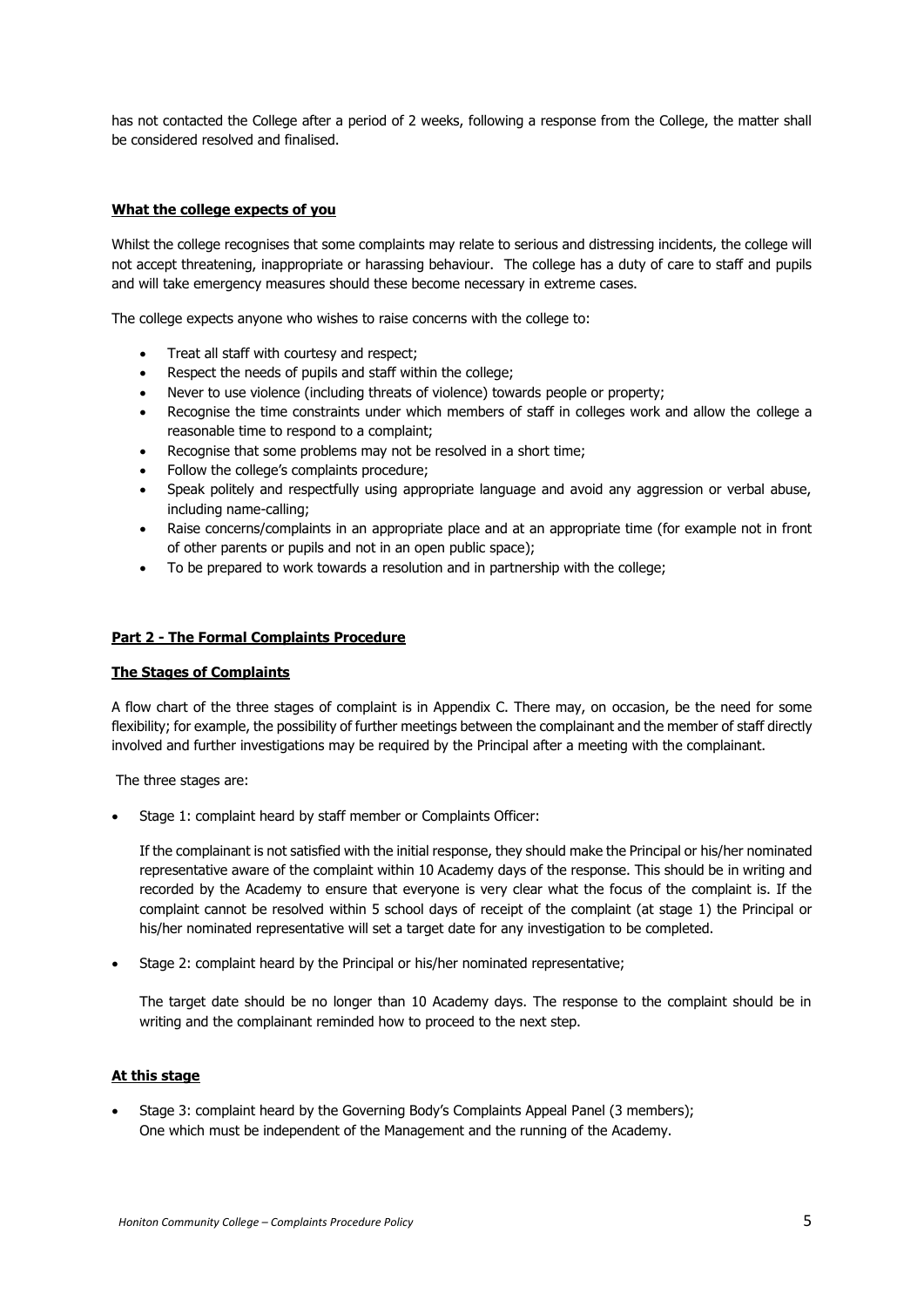If the complainant is not satisfied with the response at Stage 2, they should make the Chair of the Governing Body aware of the complaint within 10 Academy days of the response from the Principal or his/her nominated representative. This should be in writing and recorded by the Academy to ensure that everyone is very clear what the focus of the complaint is. Parents will be invited to attend the panel hearing, if they wish, and may be accompanied by a friend or chosen representative.

The full Governing Body should only be informed that a complaint is being heard – details should be with-held to ensure that the remaining members of the Governing Body are available should the outcome result in any action being taken under other procedures e.g. disciplinary.

The Governing Body reserves the right to allow, or not, another external agency to carry out an independent appeal or review.

The Chair of the Governing Body will investigate complaints against the Principal. A member of the Governing Body, who has not been involved in the issue previously, will hear a complaint against a member of the Governing Body. All relevant parties, complainant, academy, Principal and where relevant, the person complained about, will be given a copy of any findings and recommendations.

The complaints procedure in summary form is in Appendix B.

### **Part 3 – Managing and Recording Complaints**

#### **Recording Complaints**

A complaint may be made in person, by telephone, or in writing. A proforma complaint form can be found in Appendix D. At the end of a meeting or telephone call, the member of staff should ensure that the complainant and the Academy have the same understanding of what was discussed and agreed. A brief note of meetings and telephone calls should be kept and a copy of any written response added to the record to the Complaints Officer.

The Complaints Officer is responsible for holding such records securely and confidentially. All correspondence, statements and records must be held confidentially but shown to HMI, if requested, during inspection.

#### **Governing Body Review**

The Resources Committee can monitor the level and nature of complaints and review the outcomes on a regular basis to ensure the effectiveness of the procedure and make changes where necessary. Complaints information shared with the whole Governing Body will not name individuals.

As well as addressing an individual's complaints, the process of listening to, and resolving, complaints will contribute to the Academy's improvement. When individual complaints are heard, the Academy may identify underlying issues that need to be addressed. The monitoring and review of complaints by the Academy and the Governing Body is a useful tool in evaluating the Academy's performance.

### **Complaints Appeal Panel**

The panel will be drawn from the Governing Body and may consist of three or five people, one which must be independent of the Management and running of the Academy. The panel choose their own chair. The panel can:

- dismiss the complaint in whole or in part;
- uphold the complaint in whole or in part;
- decide on the appropriate action to be taken to resolve the complaint; and
- recommend changes to the Academy's systems or procedures to ensure that problems of a similar nature do not recur.

There are several points, which any member of the Governing Body sitting on the Complaints Panel needs to remember: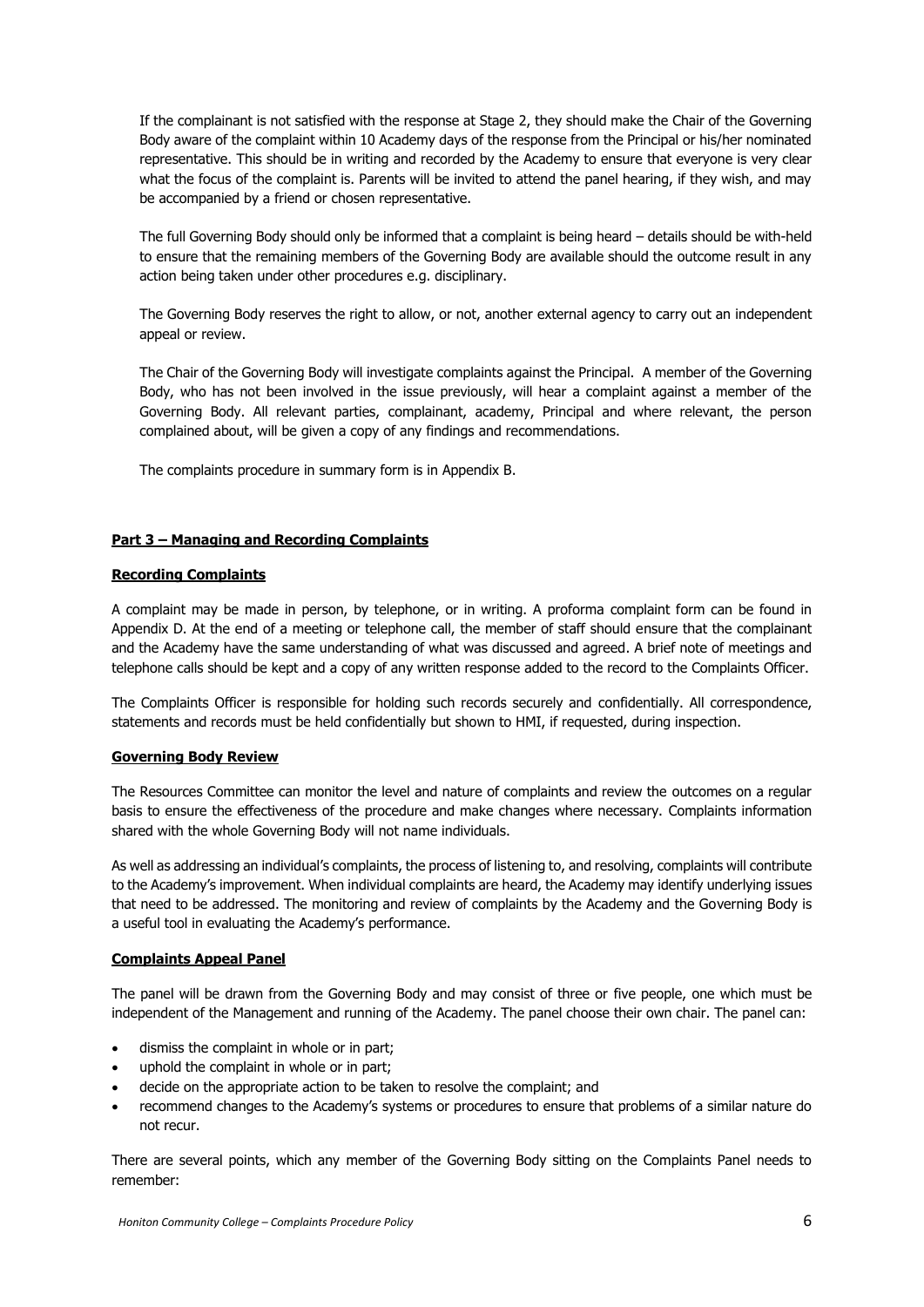a. It is important that the appeal hearing is independent and impartial and that it is seen to be so. No Governing Body member may sit on the panel if they have had a prior involvement in the complaint or in the circumstances surrounding it. In deciding the make-up of the panel, Governing Body members need to be sensitive to the issues of race, gender and religious affiliation.

b. The aim of the hearing, which needs to be held in private, will always be to resolve the complaint and achieve reconciliation between the Academy and the complainant. However, it has to be recognised the complainant might not be satisfied with the outcome if the hearing does not find in their favour. It may only be possible to establish the facts and make recommendations which will satisfy the complainant that his or her complaint has been taken seriously.

c. The Governing Body members sitting on the panel need to be aware of the complaints procedure.

A clerk, who would be the contact point for the complainant, is required to provide the administration for the Complaints Panel and be required to:

- set the date, time and venue of the hearing, ensuring that the dates are convenient to all parties and that the venue and proceedings are accessible;
- collate any written material and send it to the parties in advance of the hearing;
- meet and welcome the parties as they arrive at the hearing;
- record the proceedings and safely archive all written records;
- notify all parties of the panel's decision and recommendation in writing; and
- ensure confidentiality of process and written materials while adhering to the Data Protection Act, Freedom of Information Act and all other relevant legislation.

The Chair of the Panel has a key role, to ensure that:

- the correct procedure has been followed;
- the clerk is notified to arrange a panel if a hearing is appropriate;
- the remit of the panel is explained to the parties and each party has the opportunity of putting their case without undue interruption;
- the issues are addressed;
- key findings of fact are made;
- parents and others who may not be used to speaking at such a hearing are put at ease;
- the hearing is conducted in an informal manner with each party treating the other with respect and courtesy;
- the panel is open minded and acting independently;
- no member of the panel has a vested interest in the outcome of the proceedings or any involvement in an earlier stage of the procedure;
- each side is given the opportunity to state their case and ask questions; and
- written material is seen by all parties. If a new issue arises it would be useful to give all parties the opportunity to consider and comment on it.

The Chair of the panel needs to ensure that the complainant is notified of the panel's decision, in writing, with the panel's response; this is usually within a set deadline which is publicised in the procedure, the deadline being 10 days for a response to be received. The letter needs to explain if there are any further rights of appeal and, if so, to whom they need to be addressed.

## **The EFA (Education Funding Agency)**

The EFA can support academies to achieve a compliant procedure but it is the responsibility of academy trusts to make sure that their complaints procedure is fully compliant. The responsibility of the EFA is to ensure academies comply with their funding agreements.

If a complaint comes to the EFA they will check whether the complaint has been dealt with properly by the academy. They will consider complaints about academies that fall into any of the following three areas: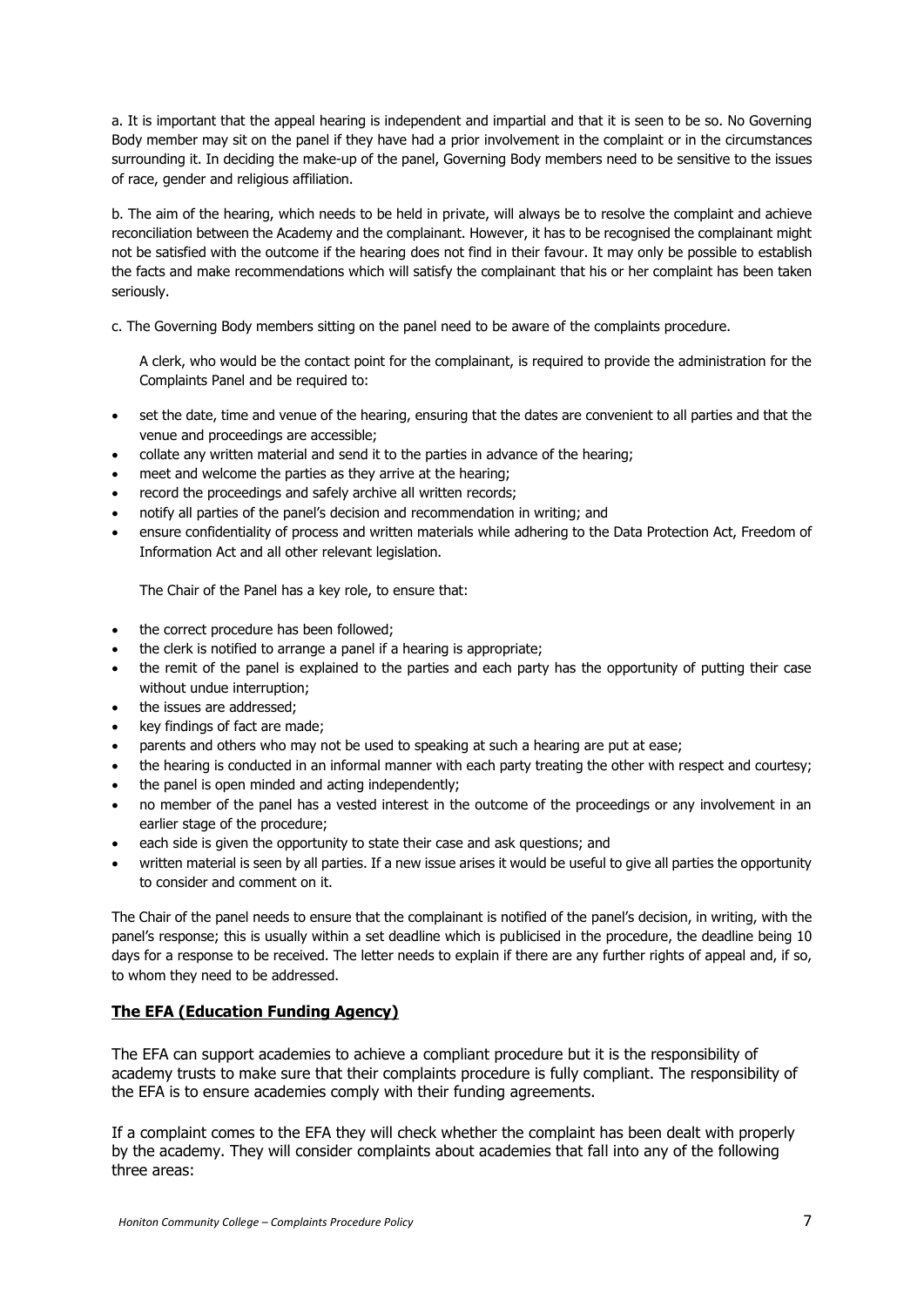- 1. where there is undue delay or the academy did not comply with its own complaints procedure when considering a complaint
- 2. where the academy is in breach of its funding agreement with the Secretary of State
- 3. where an academy has failed to comply with any other legal obligation

The EFA will not overturn an academy's decision about a complaint. However, if they find an academy did not deal with a complaint properly they will request the complaint is looked at again and procedures meet the requirements set out in the Regulations.

If the academy's complaints procedure does not meet the Regulations, they will ask the academy to put this right. The EFA may seek to enforce the decision under the terms of the funding agreement on behalf of the Secretary of State, if appropriate.

Complainants not satisfied with the way in which their complaint has been handled by the academy, should refer to the EFA's complaints system which can be found at:

## **[https://www.education.gov.uk/schools/leadership/schoolperformance/school](https://www.education.gov.uk/schools/leadership/schoolperformance/school-complaints-form)[complaints-form](https://www.education.gov.uk/schools/leadership/schoolperformance/school-complaints-form)**

### **Publicising the Procedure**

There is a legal requirement, for the Complaints Procedures to be publicised (see Appendix A). The Academy's Governing Body have to decide how to fulfil this requirement by referring to the procedure in the:

- the prospectus;
- the Academy website.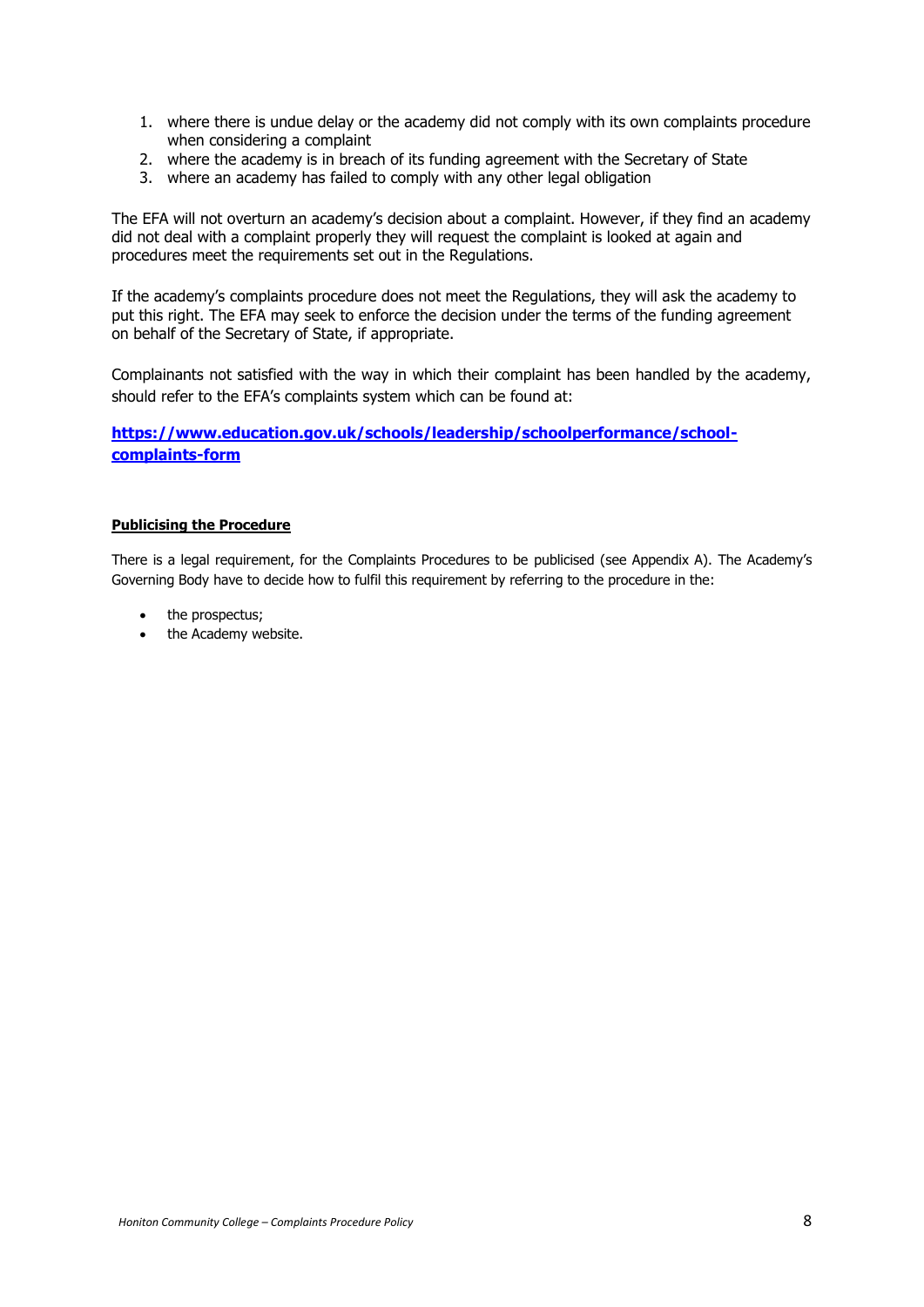### **Appendix A**

## **The Act**

**Section 157 of the Education Act 2002** requires in terms of independent school Standards, that:

Regulations shall prescribe standards about the manner in which independent schools handle complaints.

The Education (Independent School Standards) (England) Regulations 2003 which came into force on 1st September 2003 require in paragraph 6 that:

A school shall provide to parents of pupils and prospective Students on request to others, including the Chief Inspector and the Secretary of State, details of the complaints procedure set out in accordance with paragraph 7, and the number of complaints registered under the formal procedure during the preceding school year.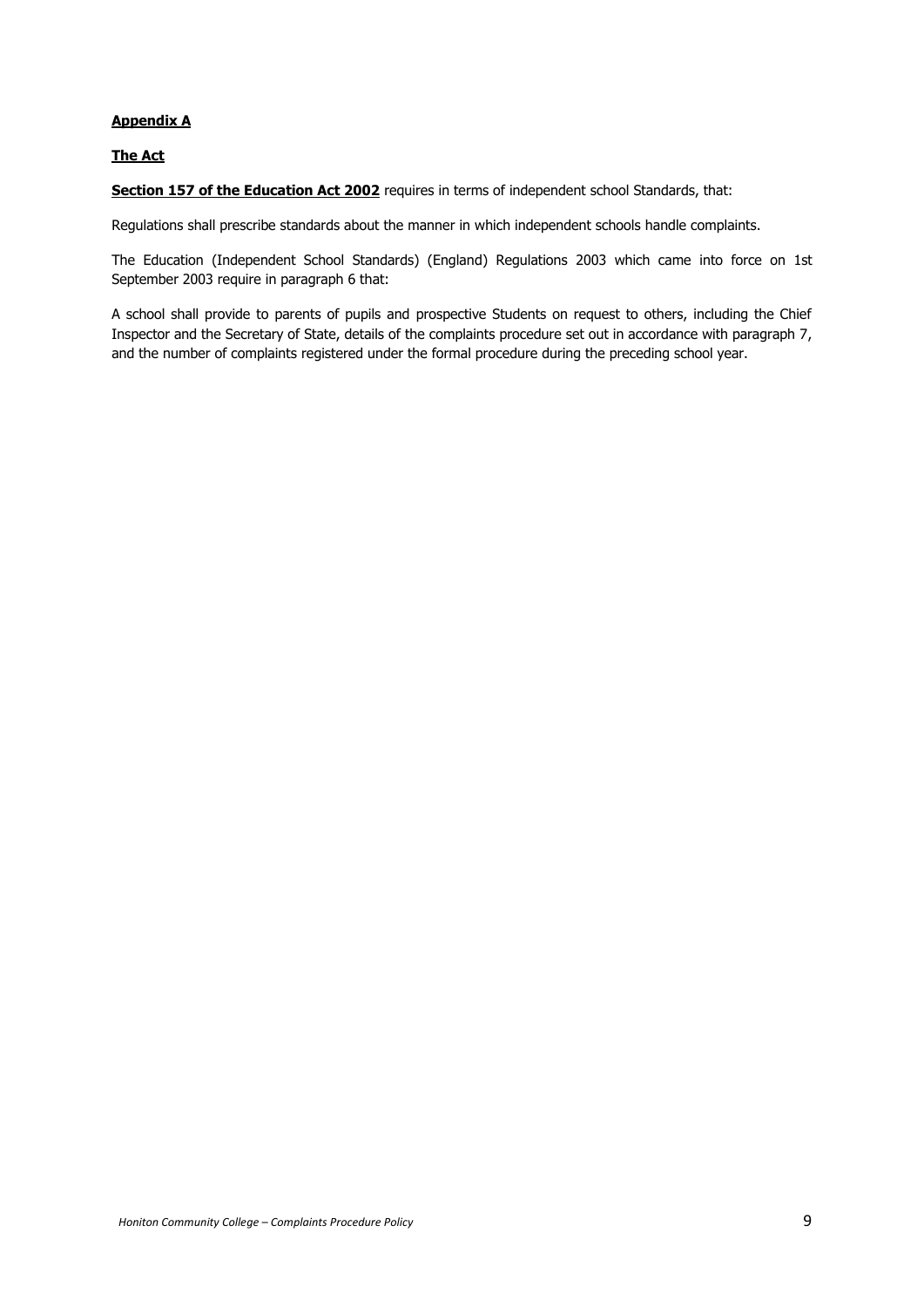## **Appendix B**

## **Check List for a Panel Hearing**

The panel needs to take the following points into account:

- the hearing is as informal as possible
- witnesses are only required to attend for the part of the hearing in which they give their evidence
- after introductions the complainant is invited to explain their complaint, and be followed by their witnesses
- the Principal may question both the complainant and the witnesses after each has spoken
- the Principal is then invited to explain the Academy's actions and be followed by the Academy's witnesses
- the complainant may question both the Principal and the witnesses after each has spoken
- the panel may ask questions at any point
- the complainant is then invited to sum up their complaint
- the Principal is then invited to sum up the Academy's actions and response to the complaint
- both parties leave together while the panel decided on the issues
- the Chair explains that both parties will hear from the panel within a set time scale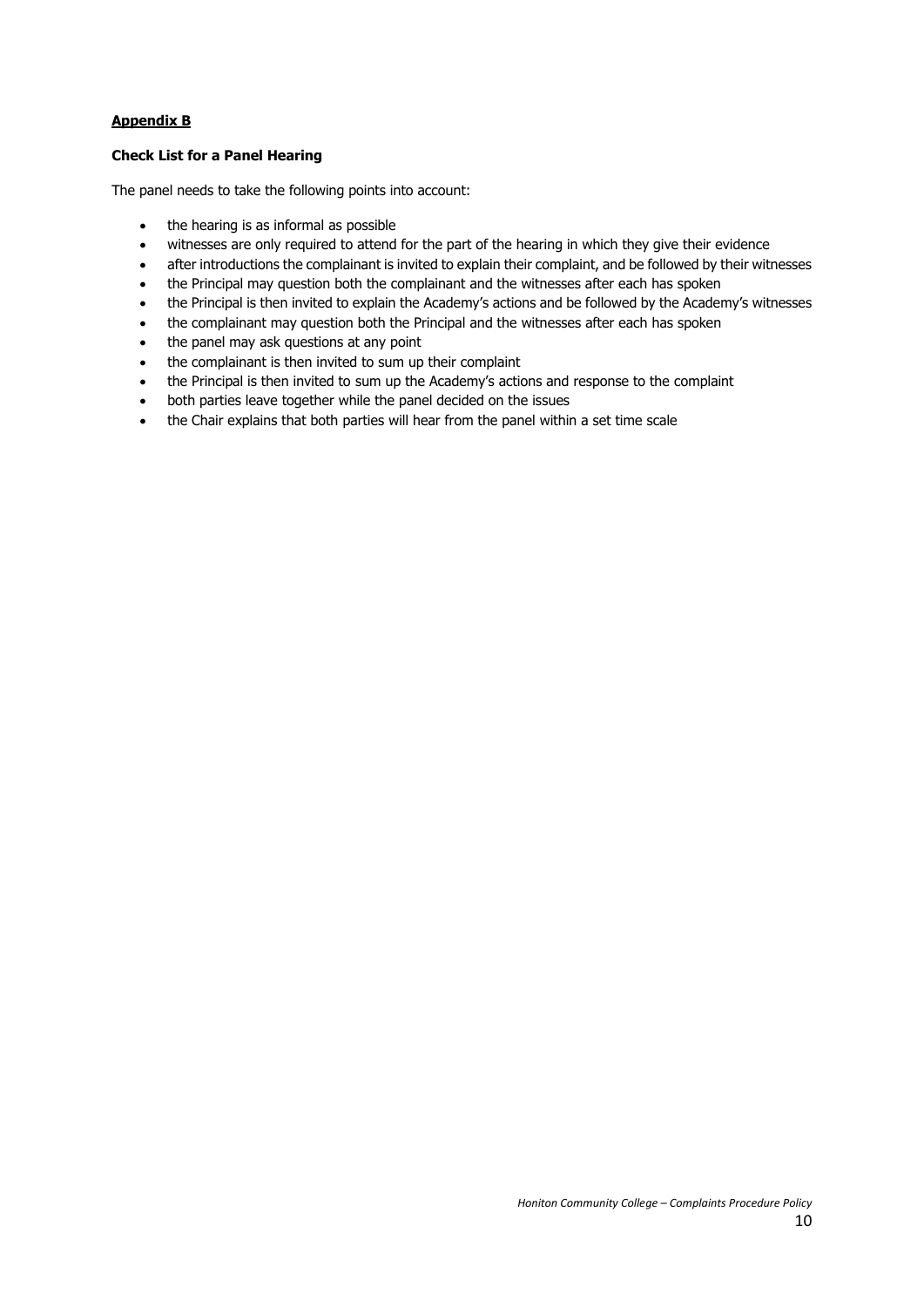### **Appendix C**

### **How to make a complaint**

**We want to give parents/carers, students and the local community the best possible service, but we know that we can't get it right all of the time. This sheet explains what to do if things go wrong and you wish to complain.** 

## 1. **Contact the member of staff or head of the department that has given you cause for concern or get in touch with the Complaints Officer at the Academy**

It is in everyone's interest that complaints are resolved as quickly as possible. If you think that someone at the Academy has made a mistake or let standards slip, please contact the person responsible and they will try to sort out the problem straight away. If you do not know the person to contact, or would prefer to contact someone else to discuss your concern, ask for the Complaints Officer. You can:

- **visit** the Academy and ask to speak to the person concerned or the Complaints Officer.
- phone 01404 42283 and ask to speak to the person concerned or to the Complaints Officer
- fax the person concerned or the Complaints Officer on 01404 44491 with details of your complaint (please note that a number of staff operate the fax machine, so this may not be the most confidential way to contact us)
- e-mai[l admin@honitoncollege.devon.sch.uk](mailto:admin@honitoncollege.devon.sch.uk) Your e-mail will either be dealt with by the Complaints Officer or forwarded to the person concerned
- write to the person concerned, or to the Complaints Officer, at:

Honiton Community College Academy Trust School Lane

Honiton

Devon

EX14 1QT

If you have a concern about the Complaints Officer and would prefer not to speak to that person, ask to speak to another staff member (e.g. the Principal or Vice Principal). If your complaint concerns the Principal, the Complaints Officer can refer you to the Chair of the Governing Body.

## **2. If you are not satisfied, you can make an official complaint**

If you have made a complaint but are unhappy with the way it has been dealt with or you are not happy with the outcome, you can make an official complaint to the Principal. You can contact the Principal using any of the methods described above. Your complaint will be investigated and you will be contacted within 10 Academy days with a response. If your complaint is complicated our investigations may take longer than 10 Academy days, but we will write to you and let you know when we will be able to give you a full response.

## **3. If you are still not satisfied, you can contact the Governing Body**

When we have fully investigated your complaint, and if you are still not satisfied, you can contact the Chair of the Governing Body who will convene an independent Governing Body Complaints Panel to look into your complaint, and notify you of the result and whether there is any further right of appeal.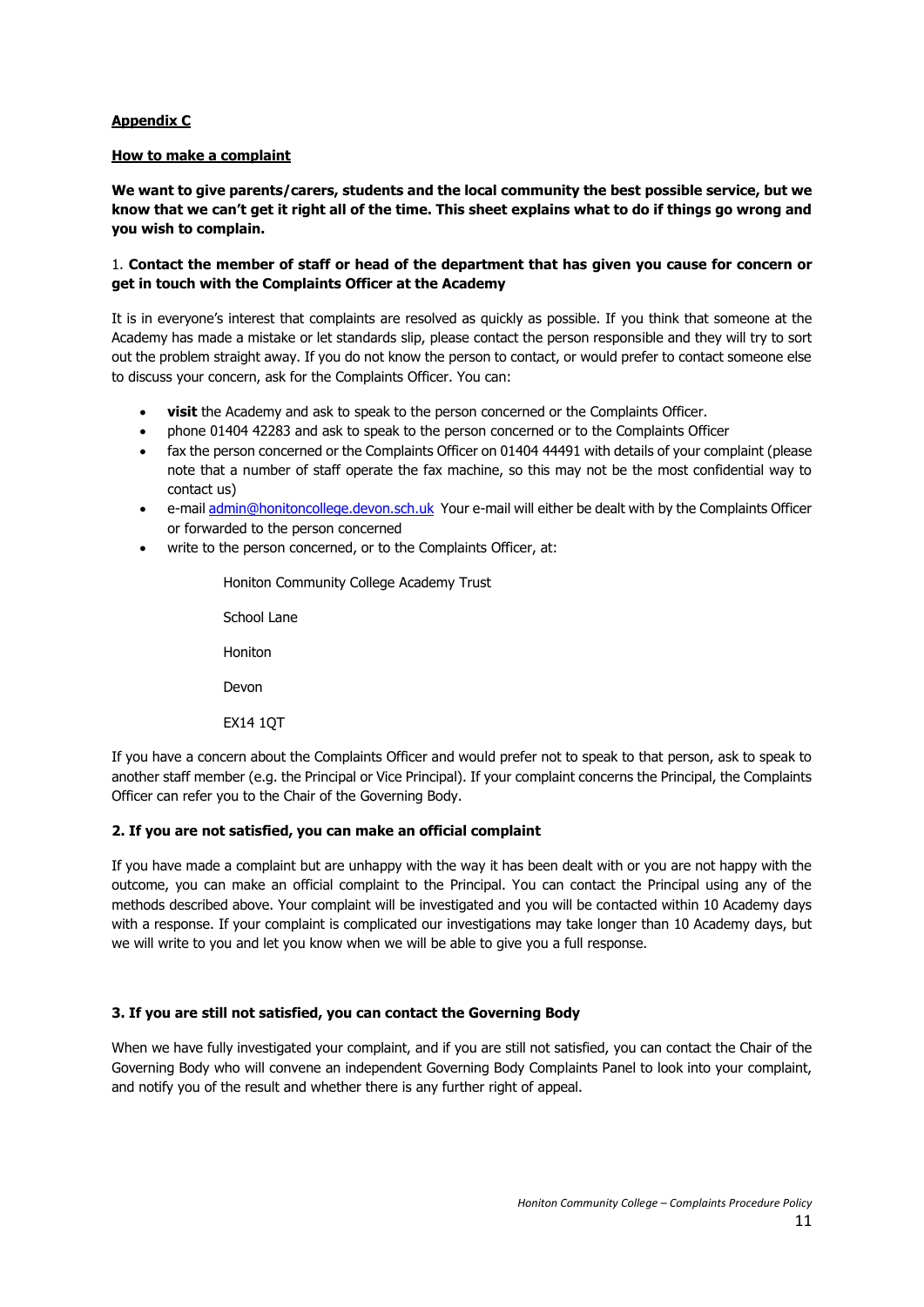## **Appendix D**

## **Flowchart**

## **Summary of Dealing with Complaint**